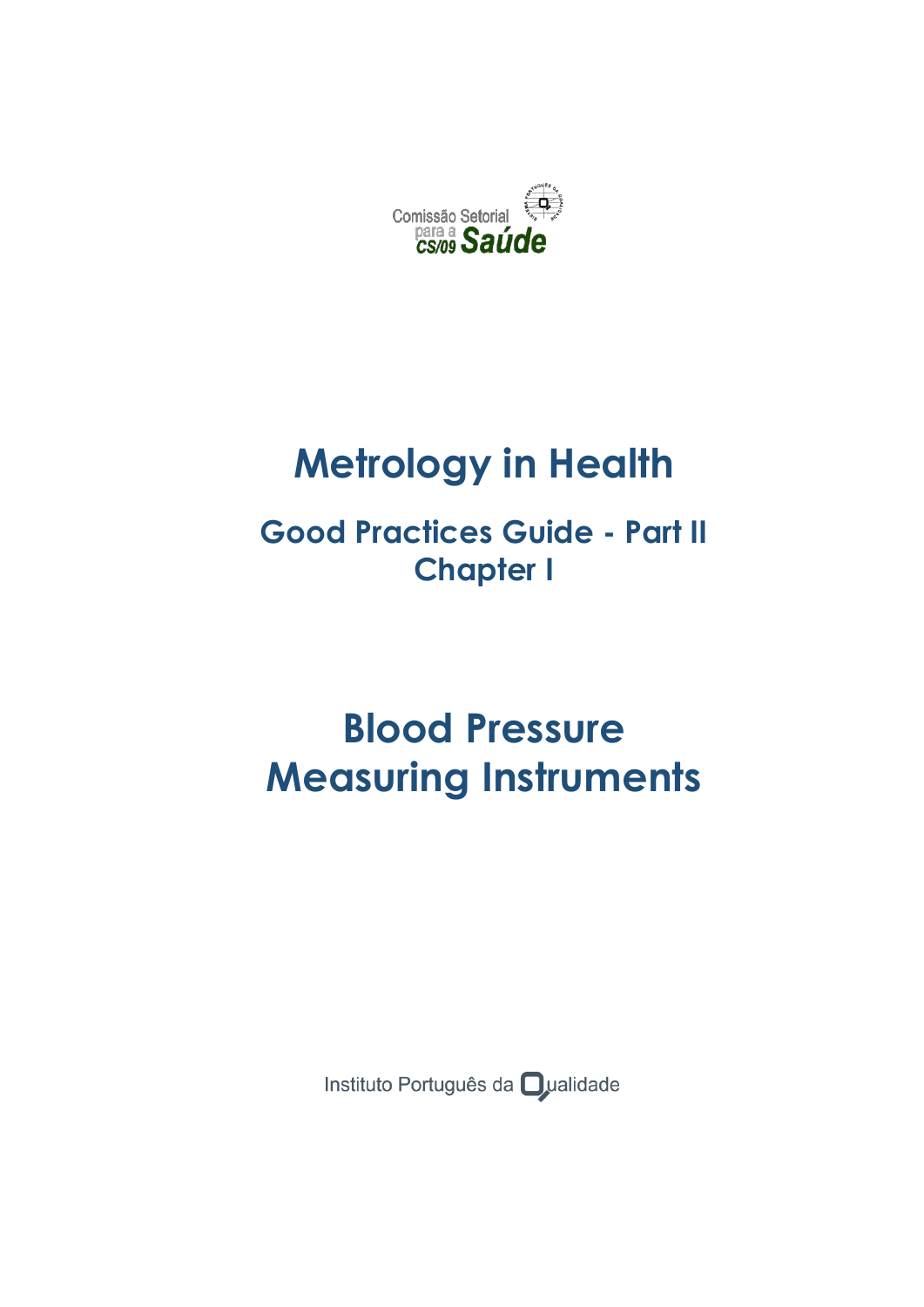**Metrology in Health – Good Practices Guide Part II Chapter I Blood Pressure Measuring Instruments**

#### **Edition**

Portuguese Institute for Quality | 2018

Portuguese Institute for Quality | Ministry of Economy Sectoral Comission on Health (CS/09)

Rua António Gião, 2 2825-513 CAPARICA Portugal

Tel +351 212 948 100 Fax + 351 212 948 101 e-mail: ipq@ipq.pt www.ipq.pt

#### **Authors**

CS/09 – GT1 Metrology in Health

#### **Coordination**

Maria do Céu Ferreira, Portuguese Institute for Quality

#### **1st edition**

ISBN 978-972-763-176-6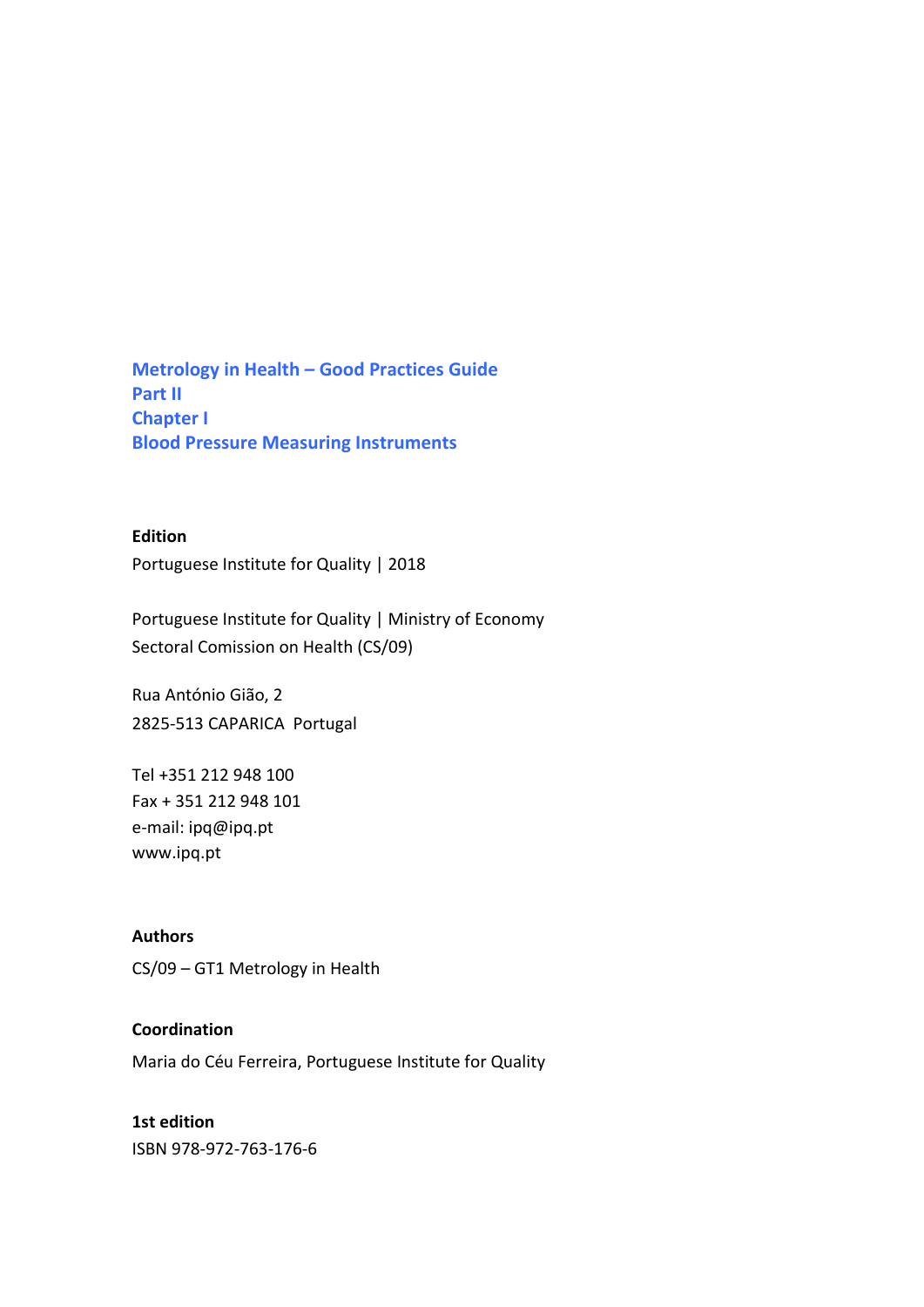#### **INDEX**

# **CHAPTER I BLOOD PRESSURE MEASURING INSTRUMENTS**

| 1.4 |  |  |  |
|-----|--|--|--|
|     |  |  |  |
|     |  |  |  |
|     |  |  |  |
|     |  |  |  |
|     |  |  |  |

#### **FIGURE INDEX**

#### **TABLE INDEX**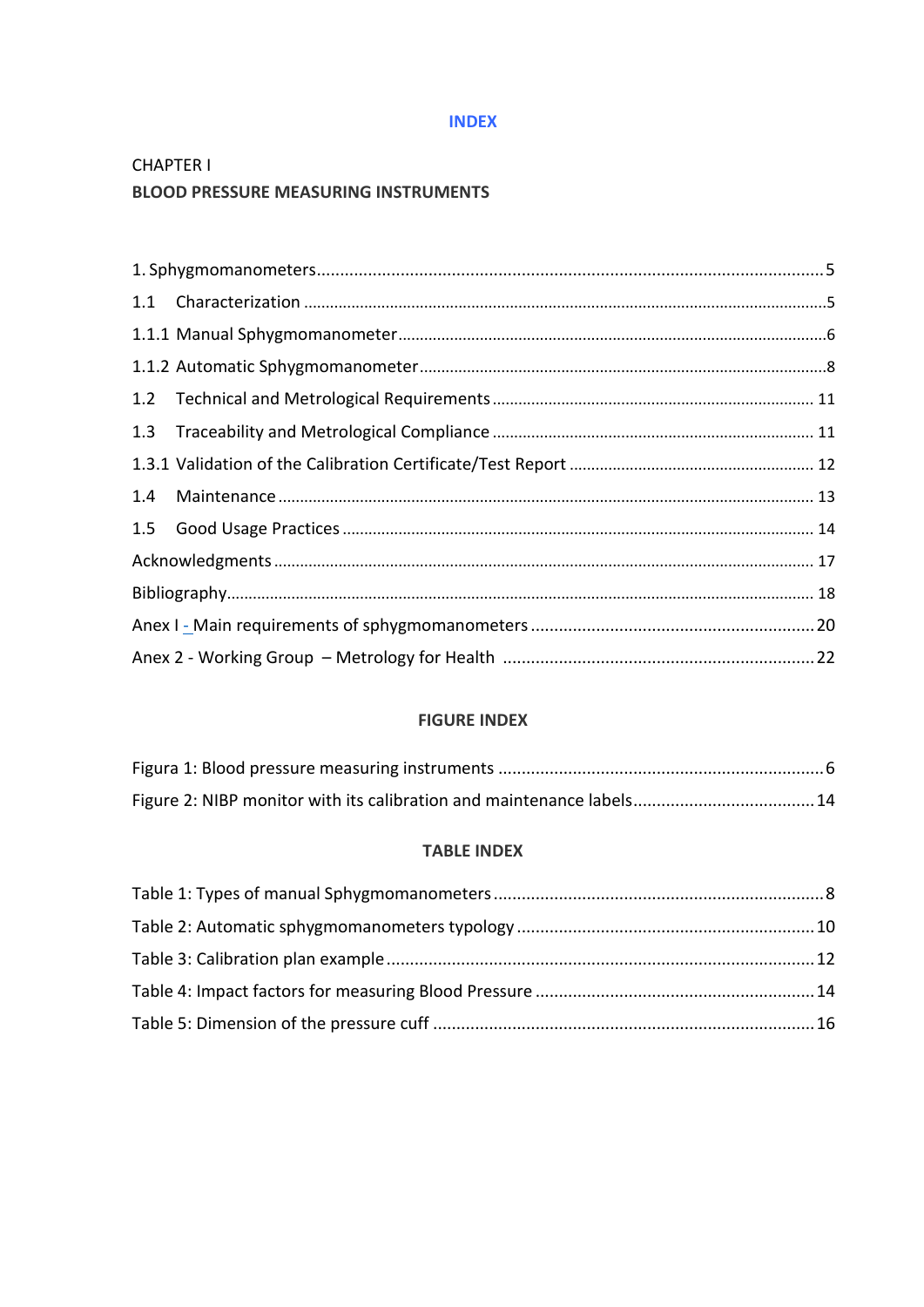#### **PREFACE**

In the health sector, measurements and measurement instruments play key roles in everyday lives. Several clinical decisions are based on the results of measurements and supported by the evidence. For various reasons, the results obtained from measurement systems may show variability that could lead to misdiagnosis and therefore incorrect treatments, compromising the accuracy of the measurement and the resources available.

In this context, this guide aims to provide general and specific concepts, applied to instruments and measuring systems, to be used as a consultation document and a guide to the implementation of best practices of *Metrology for Health*.

The structure of the second part of the Good Practice Guide - Metrology in Health is based on a dynamic platform, developed over several chapters, addressing the practical aspects applied to the handling and use of medical devices with measuring function.

It starts with a chapter on the theme of blood pressure measuring instruments, after which issues related to clinical thermometers and other measuring devices are addressed.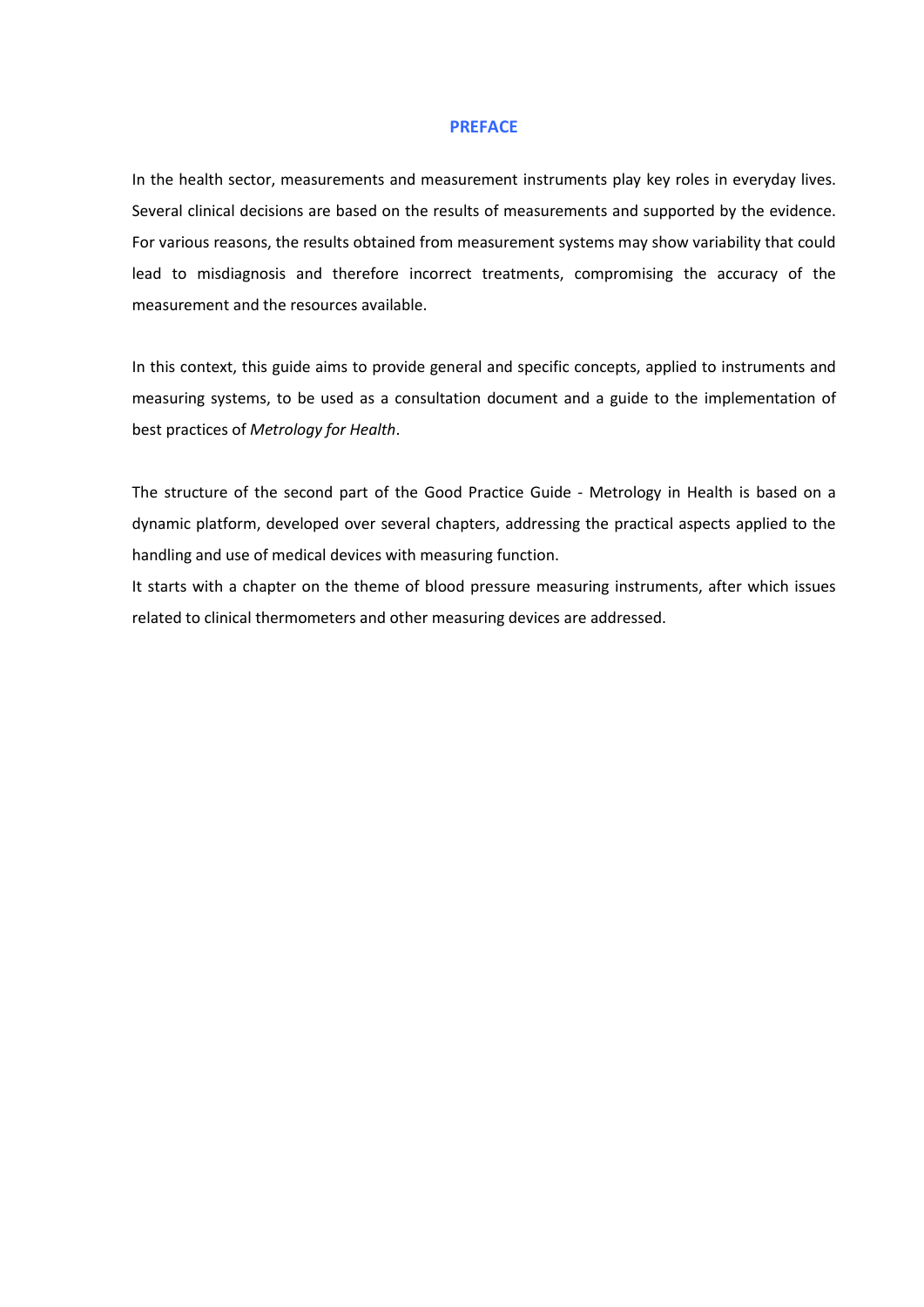#### <span id="page-4-0"></span>**1. Sphygmomanometers**

In clinical practice, many decisions relating to the diagnosis and treatment result from the analysis of blood pressure (BP) readings. The measurement of this criterion is regularly performed by using measuring instruments, known as sphygmomanometers.

Therefore, the correct BP measurement is of the utmost importance in the daily practice of health. It is a widely evaluated clinical parameter for the diagnosis and monitoring of an individual's health status. Several studies have shown that small variations in the BP may be clinically relevant, depending on the clinical condition of the patient (SCENIHR, 2009), (Dahlöf B, 2005), (Hansson L, 1998), (Yusuf S, 2008).

#### <span id="page-4-1"></span>**1.1 Characterization**

In 1905, Russian surgeon Nikolai Korotkoff suggested the identification of systolic and diastolic BP by using the sphygmomanometer introduced by Riva-Rocci in 1896 (Shevchenko, *et al.*, 1996), (SCENIHR, 2009). According to the existing settings, systolic blood pressure is the maximum blood pressure in the arteries caused by contraction of the heart ventricles, while the diastolic blood pressure is the minimum blood pressure in the arteries, which occurs in the filling phase and relaxation of the ventricles (Peura, 1998), (Geddes, 1991).

According to the measuring method, sphygmomanometers can be either manual and automatic (Figure 1). Regardless of the type, the measurement result of BP should be shown in kilopascals (kPa) or millimetres of mercury (mmHg).

Detailed information will be presented in the following items.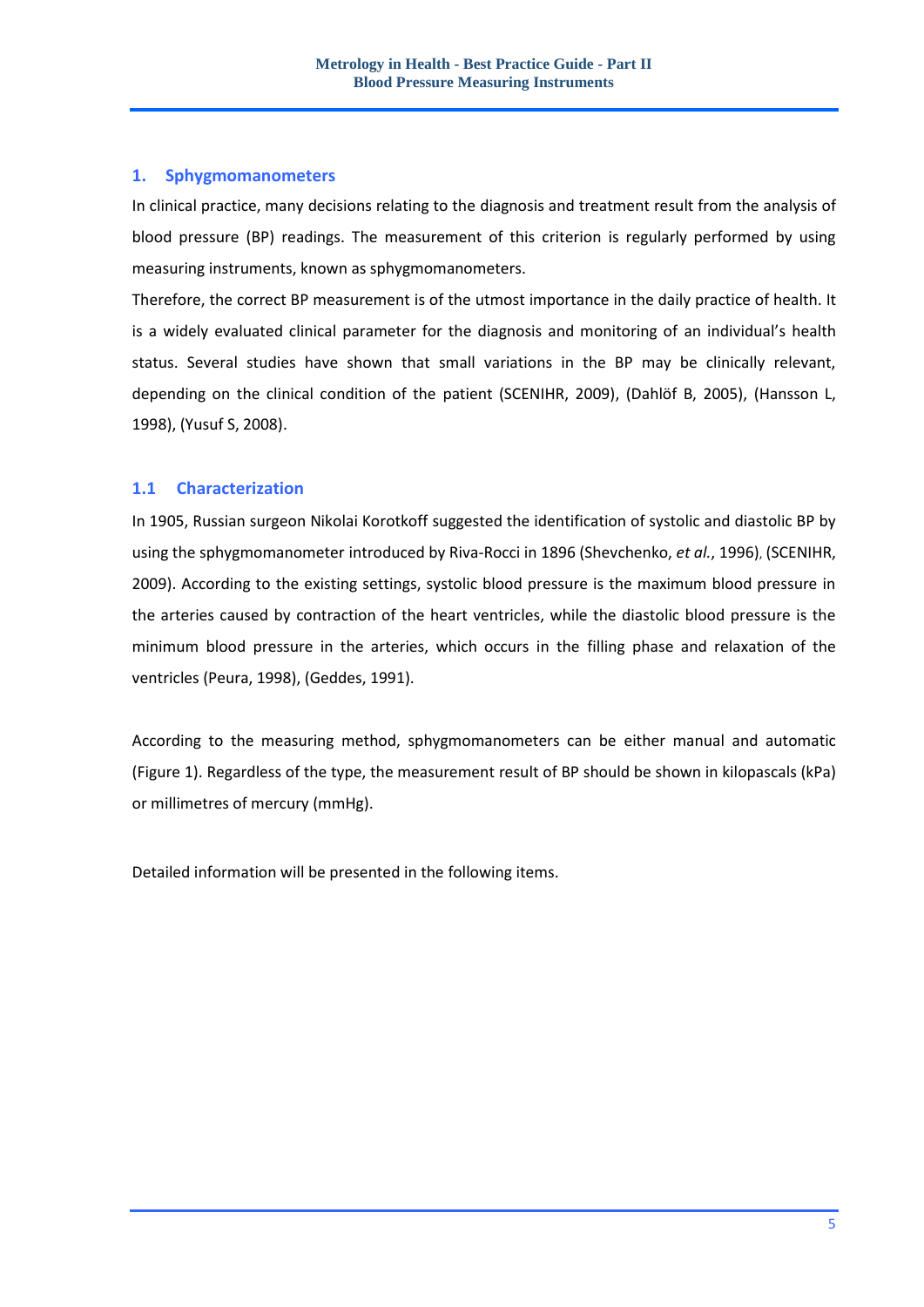

Figure 1: Blood pressure measuring instruments

#### <span id="page-5-1"></span><span id="page-5-0"></span>**1.1.1 Manual Sphygmomanometer**

Manual sphygmomanometers are instruments that measure BP by the auscultatory method, based on the auscultation of the sounds of the individual's artery (SCENIHR, 2009), (OIML R 16-1, 2002). Manual sphygmomanometers consist of:

- A rubber cuff, which when inflated allows it to press the artery of the arm;
- An air pump, also referred to as a bulb, with a valve, which serves to inflate and deflate the cuff;
- Mercury, aneroid or electronic manometer, which is the pressure measuring instrument.

#### **Measurement process**

The measurement process begins with placing the cuff on the patient's arm, inflating it at a pressure that obstructs the bloodstream in the brachial artery (a pressure higher than the systolic BP). After this first step, the deflation process begins. When the systolic BP is reached, the first Korotkoff sounds can be heard by using a stethoscope. This sound is caused by the turbulent flow of blood in the artery (SCENIHR, 2009). During the deflating process, the sound continues to be heard, gradually decreasing in intensity, until the same pressure is reached in the cuff and in the artery. This pressure,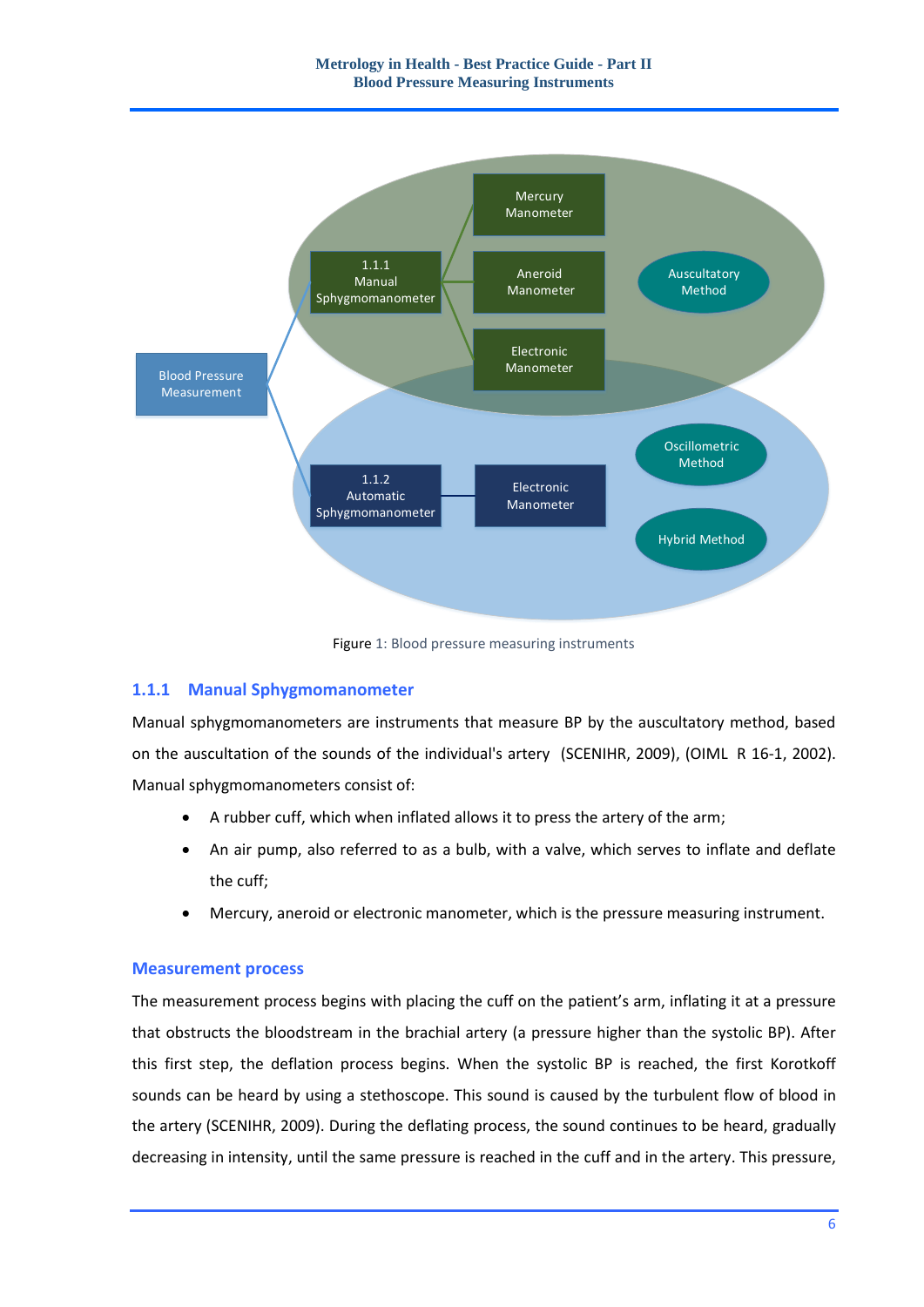from which sounds are no longer heard, should be considered as the diastolic BP (SCENIHR, 2009), (Peura, 1998) (Shevchenko, *et al.*, 1996).

The auscultatory method has limitations, mainly the influence of the hearing sensitivity of the person doing the measuring. In addition, in individuals with irregular heart beat (arrhythmias or tachycardia), an incorrect interpretation of sounds may lead to errors in BP measurement.

#### **Mercury column, aneroid and electronic manometer**

In the early days of BP measurements, the widespread use of mercury column manometer sphygmomanometers led to the pressure measurement being expressed in units of millimetres of mercury, mmHg.

In clinical validation, these instruments are still considered by several authors (Shah AS, 2012), (SCENIHR, 2009) as the benchmark in the measurement of non-invasive BP, characterized by high measurement accuracy. However, in view of the harmful effects of mercury, and in accordance with current EU Regulation no. 847/2012 of the Commission, of 19 September 2012 (UE, 2012), there are restrictions on the use of mercury sphygmomanometers, and steps have been taken to restrict the clinical use of these instruments (Shimek, 2011).

Consequently, considering the current legislation (Decree-Law no. 76/2008 of 28 April and Directive 2007/51/CE), the commercialization of instruments containing mercury is prohibited. However, this legislation is only applicable to new instruments and does not restrict the use of the existing instruments until the end of their lifetime.

Therefore, considering the current regulatory framework, sphygmomanometers with mercury manometers have been progressively replaced by sphygmomanometers with aneroid or electronic manometers.

Aneroid manometer sphygmomanometers are instruments in which the detected pressure is transferred to a gauge pointer (analogue display) (MHRA, 2013), through a mechanical system and an elastic expansion chamber.

In manual sphygmomanometers with electronic manometer, the pressure is indicated on a digital device, requiring electrical power for its operation (SCENIHR, 2009). Table 1 shows the various types of manual sphygmomanometers and their main characteristics.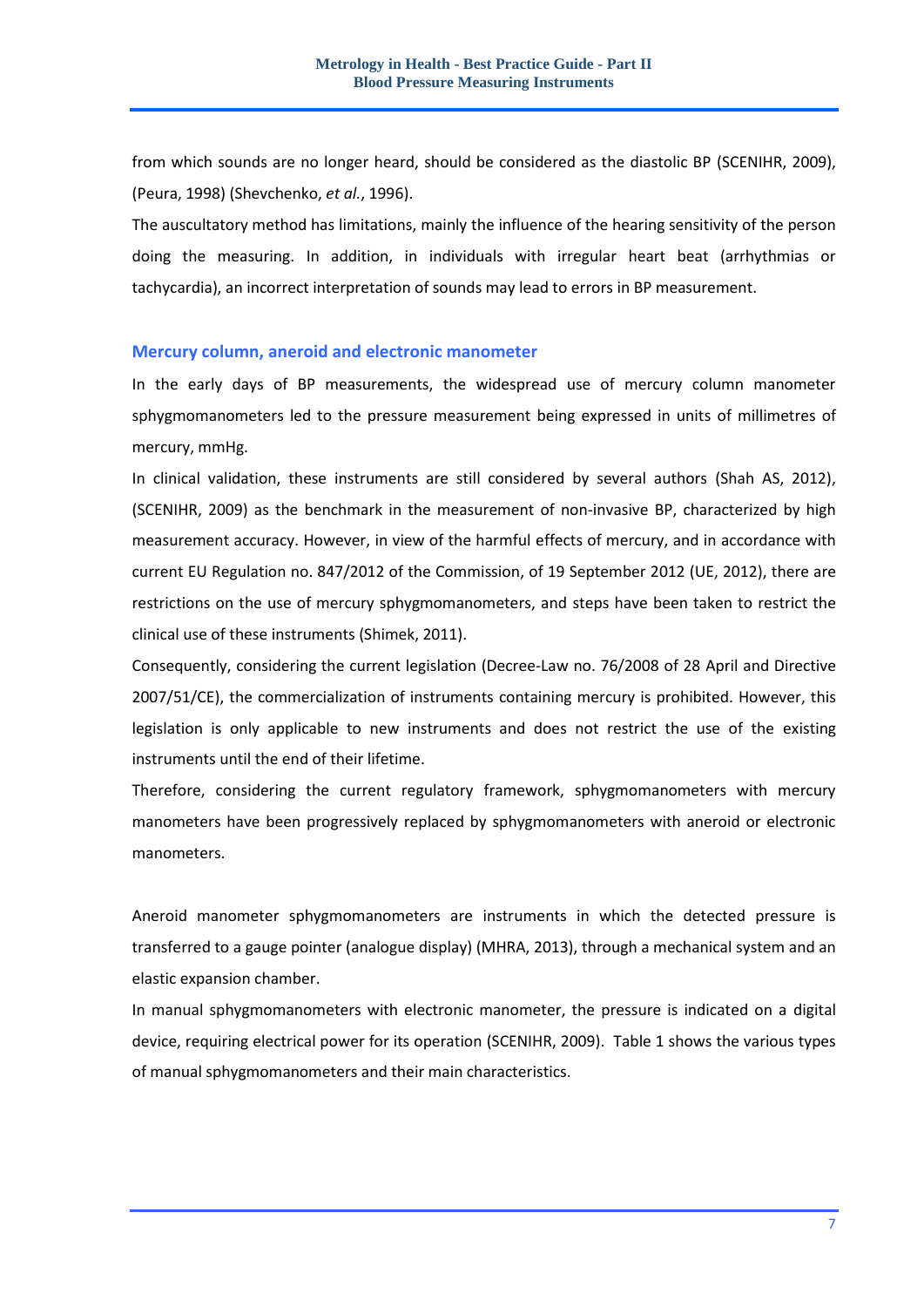Table 1: Types of manual Sphygmomanometers

Source: Adapted from (MHRA, 2013), (SCENIHR, 2009).

<span id="page-7-1"></span>**Mercury manometer sphygmomanometer**

Instruments that use a mercury column manometer, an inflatable cuff and an inflation pump (bulb).



**Aneroid manometer sphygmomanometer** Instruments that use a scale and pointer manometer, called an aneroid, an inflatable cuff and an inflation pump (bulb).



**Electronic manometer sphygmomanometer** Instruments with an electronic indicator and a pressure sensor. The cuff is manually inflated using an inflation pump (bulb).



#### <span id="page-7-0"></span>**1.1.2 Automatic Sphygmomanometer**

Automatic sphygmomanometers, in their simplest version, and because of their low cost and ease of use, are usually marketed for use in the daily monitoring of BP by the general population. In recent years, these measuring instruments have evolved with the introduction of multiple modules. Nowadays, in different healthcare establishments, professionals are increasingly turning to automatic multi-parameter instruments for measuring BP (Table 2).

In accordance with the international guidelines, namely OIML R 16-2: 2002 and IEC 80601-2-30: 2013, automatic sphygmomanometers consist of:

• A pneumatic system, which includes a cuff, air pump, valves, tubes and connectors;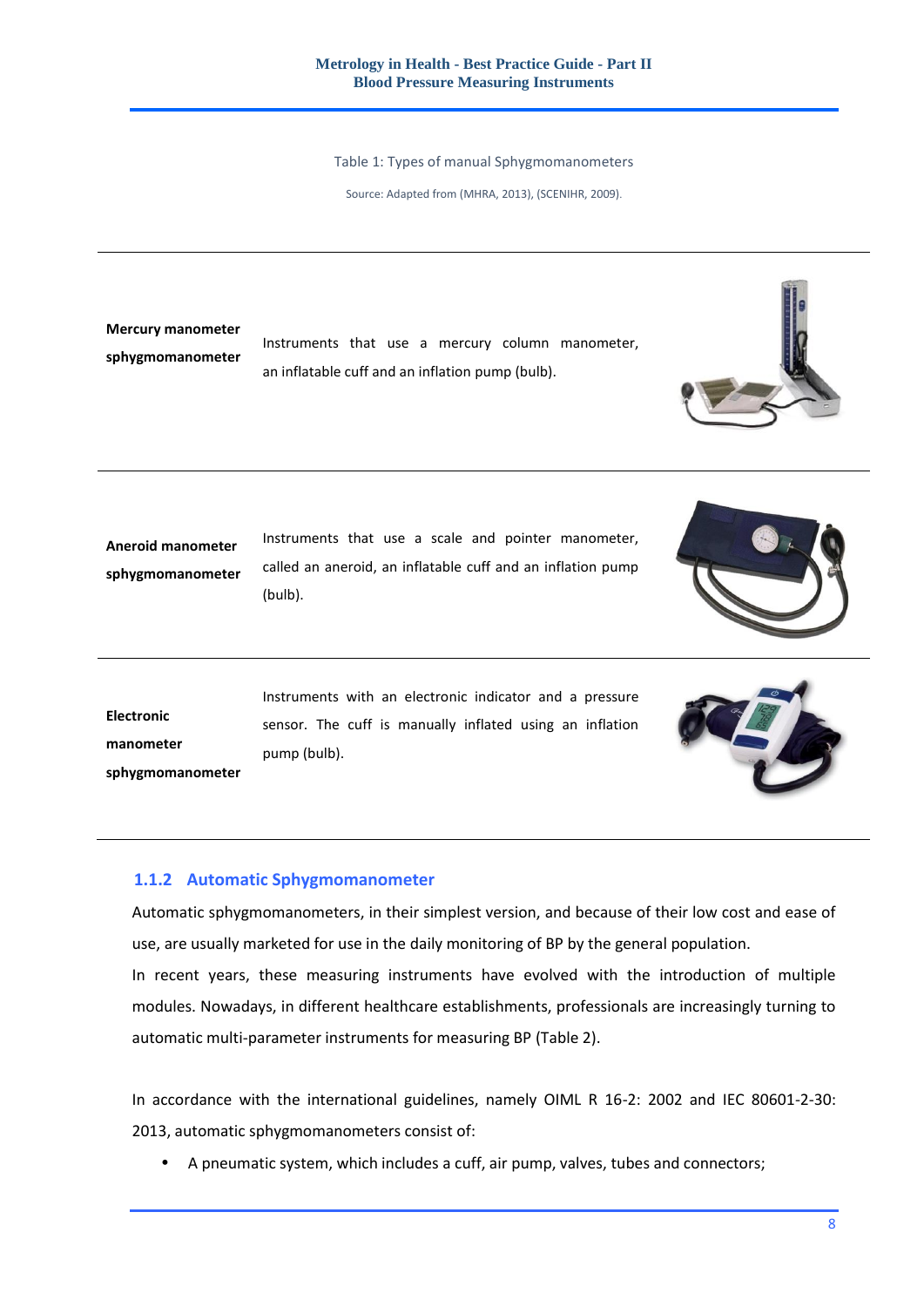- An electronic manometer with electromechanical pressure transducer, which transforms pressure signals into electrical signals;
- A digital display device.

#### **Measurement methods**

These measuring instruments (automatic sphygmomanometers) use the oscillometric method and the mixed method for the measurement of BP (MHRA, 2013).

The **oscillometric method** is a non-invasive method, which measures the amplitude of the pressure oscillations created by the expansion of the artery walls each time the blood flows.

In instruments based on this method, the inflation and deflation of the cuffs are obtained automatically. After the cuff pressure increases above the systolic BP, it decreases at a constant rate. During deflation, the cuff pressure measurement signal begins to oscillate, with an increasing amplitude from the systolic pressure, reaching the maximum oscillation when it reaches the mean BP (SCENIHR, 2009). As the cuff inflation pressure continues to decrease, the amplitude of the oscillations will decrease proportionally until the cuff is completely empty. There is no well-defined break point in the oscillations of the signal, which continue to decrease even below the diastolic pressure level. According to Robert Peura (Peura, 1998), sphygmomanometers using the oscillometric method use specific algorithms, developed by the manufacturers, for the determination of diastolic BP.

The main advantage of instruments with oscillometric methods is how easy they are to operate, even for home use.

After placing the cuff on the arm, the entire process is automatic until the end of the measurement with the respective BP reading shown on the digital display device.

However, the oscillometric method has some drawbacks: the measured pressure oscillation signal in the cuff depends on the pressure in the artery wall and the heart rate, so any variation in its state can induce measurement errors. In addition, the BP reading is calculated by mathematical algorithms adjusted to a specific group of individuals, considered to have normal heart rates. For this reason, the oscillometric method poses limitations in individuals with arrhythmias, tachycardia, diabetes, among other health conditions that involve an irregular heartbeat (SCENIHR, 2009).

The **hybrid method** combines both auscultatory and oscillometric measurement methods.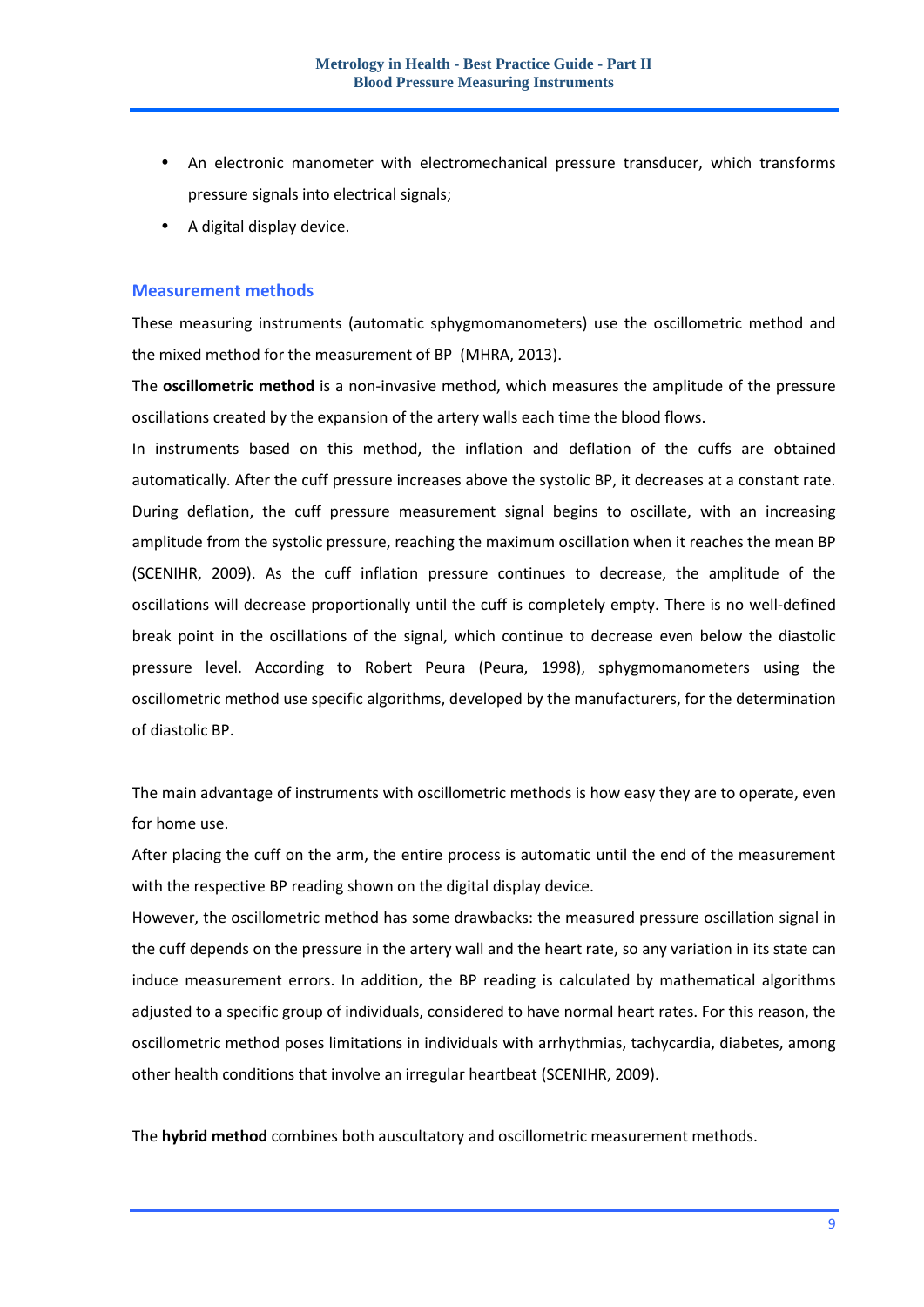Currently, there are instruments that combine the two methods of measurement by incorporating a microphone in the cuff, applying algorithms to obtain the pressure reading through sound.

These instruments, which are available on the market, use the auscultatory method to validate the measurement result obtained by oscillometry, and also identify objects in the acquired signal (SCENIHR, 2009), (MHRA, 2013). The main limitation of this method is related to noise and incorrect positioning of the microphone in the cuff (SCENIHR, 2009).

It is important to consider that all these instruments have their limitations and advantages, so the choice of a measuring instrument should always call into consideration the various factors that influence and determine the measurement accuracy, as well as the clinical measurement process itself.

# Table 2: Automatic sphygmomanometers typology Source: Adapted from (MHRA, 2013), (SCENIHR, 2009).

<span id="page-9-0"></span>

|                             | home.                                                       |  |
|-----------------------------|-------------------------------------------------------------|--|
|                             | Instrument that offers the possibility to automatically     |  |
|                             | measure blood pressure, heart rate, oxygen saturation       |  |
|                             | (SpO2) and body temperature. It may include the BP          |  |
|                             | record over time, with the possibility of an alarm.         |  |
| <b>Electronic manometer</b> | These measuring instruments are usually used in clinical    |  |
| <b>Sphygmomanometers</b>    | environments, and are called "Non-Invasive BP Monitors"     |  |
|                             | (MHRA, 2013).                                               |  |
|                             | Instrument with the same characteristics as the previous    |  |
|                             | ones, but performing several cycles of BP monitoring        |  |
|                             | automatically, at predetermined intervals. It indicates the |  |
|                             | results of non-invasive and invasive BP measurement,        |  |
|                             | heart rate, oxygen saturation (SpO2), body temperature      |  |
|                             | monitors the ECG cycle. These measuring<br>and              |  |
|                             | instruments are usually referred to as "Vital Signs         |  |
|                             | Monitors" and are used in clinical environments.            |  |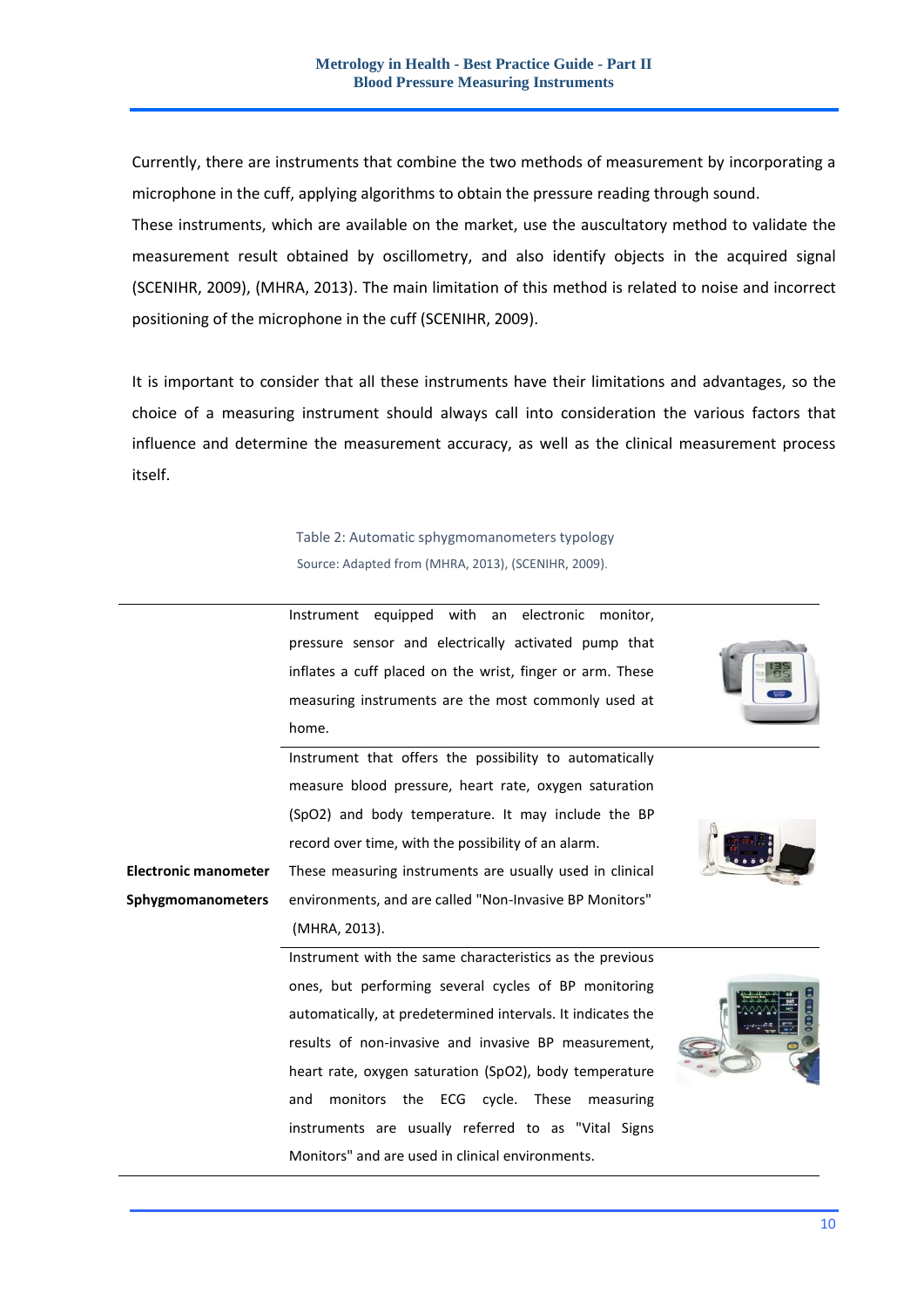#### <span id="page-10-0"></span>**1.2 Technical and Metrological Requirements**

The definition of the technical and metrological requirements of measuring instruments is essential for the characterization of the instrument and for the measurement process.

Health establishments should develop processes and procedures to ensure methodologies for monitoring the measuring instruments in accordance with applicable metrological requirements. In accordance with the recommendations of the International Organization for Legal Metrology, namely OIML R 16-1: 2002 and OIML R 16-2: 2002, and the International Electrotechnical Commission's standards IEC 80601-2-30: 2013, the requirements that a measurement instrument should meet are: general requirements; metrological requirements; technical requirements and

safety requirements.

Annex 1 to this document provides detailed information on the essential requirements for all sphygmomanometers.

#### **Conformity assessment**

Pursuant to Decree-Law no. 145/2009 of 17 June and Order No. 136/96 of 3 May, only the instruments that meet the essential requirements, have been subject to a compliance evaluation and respect the reciprocal compatibility between manufacturers, may be placed on the market. In this context, all manual and automatic sphygmomanometers meeting the essential requirements set out in Annex 1 to this document must display the CE marking, affixed by the manufacturer.

Additional and complementary information on the main parameters to consider is available for consultation in Annex 1.

#### <span id="page-10-1"></span>**1.3 Traceability and Metrological Compliance**

The BP measurement, widely used by the general community, requires high attention to its proper execution as well as in the metrological conditions of the measuring instrument, the manometer. Among other sources, the error and uncertainty associated with BP measurement depend on the conditions of the pressure gauge, a key instrument for assuring the quality of the measurements.

Considering the universe of sphygmomanometers in health facilities, priorities are often defined according to the critical use of the various instruments. Therefore, the services should prepare a calibration plan for the sphygmomanometers (see example in Table 3) and define its periodicity,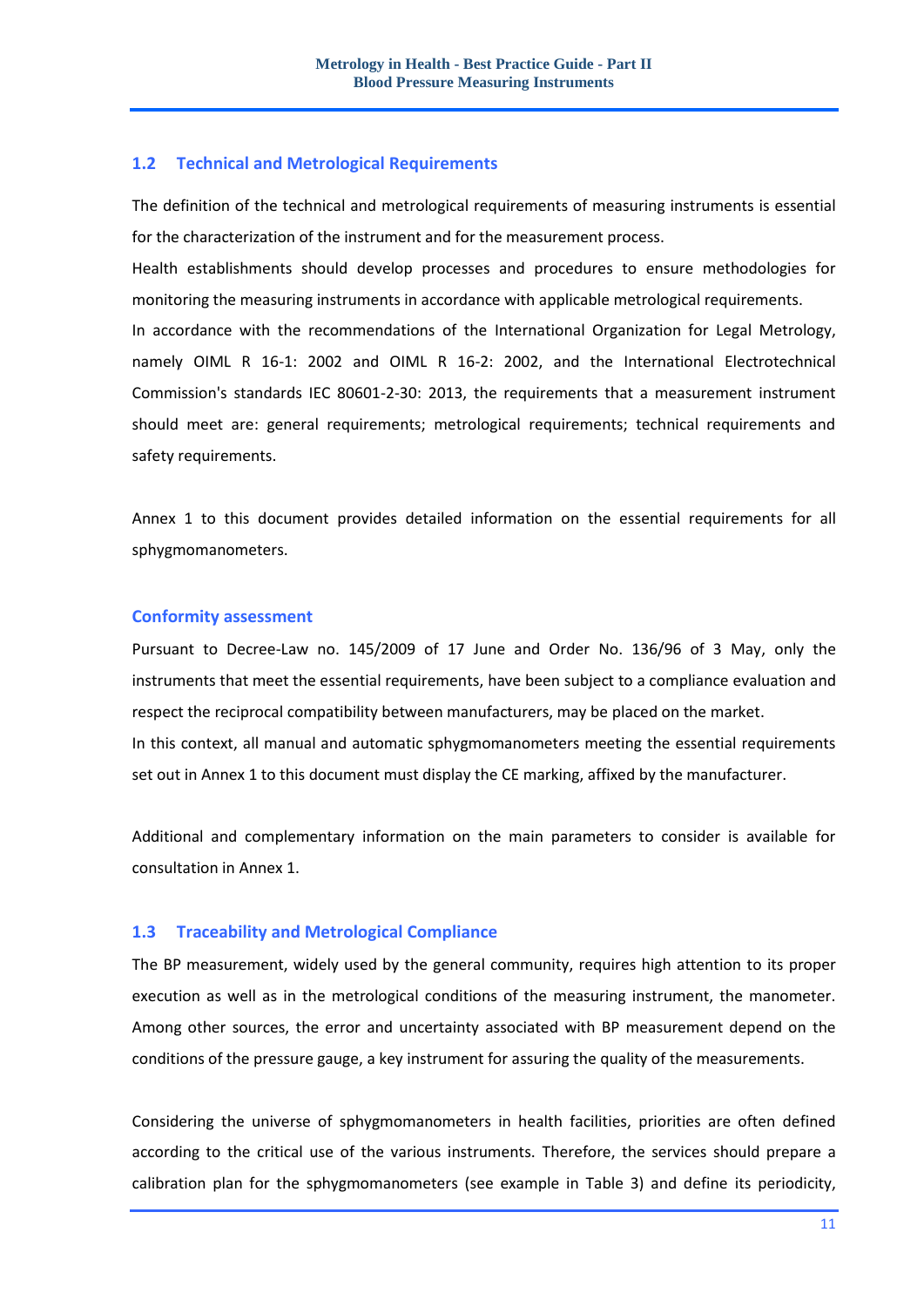according to the history of the instrument, scope of use, manufacturer's guidelines and criticality of use of each sphygmomanometer.

In accordance with the performance of the instrument and the implemented evaluation criteria, the initially defined calibration period may be altered if duly substantiated.

In addition to this information, consultation of the Best Practices Guide is recommended - Part I (IPQ, 2015).

<span id="page-11-1"></span>

| <b>Instrument</b>          | <b>Brand</b> | <b>Serial</b><br>number | Inventory<br>number | <b>Calibration</b><br>period | Last<br>calibration<br>date |
|----------------------------|--------------|-------------------------|---------------------|------------------------------|-----------------------------|
| Aneroid                    |              |                         |                     |                              |                             |
| sphygmomanometer           |              |                         |                     |                              |                             |
| Automatic                  |              |                         |                     |                              |                             |
| sphygmomanometer           |              |                         |                     |                              |                             |
| Multi-Parameter            |              |                         |                     |                              |                             |
| <b>Vital Signs Monitor</b> |              |                         |                     |                              |                             |

### <span id="page-11-0"></span>**1.3.1 Validation of the Calibration Certificate/Test Report**

For the approval of the condition of use of a measuring instrument the Maximum Permissible Measurement Error (MPME) is defined, applying it to the following equation:

#### $|E| + |U| \leq M$ PME (Equation 1)

where E corresponds to the measurement error and U to the expanded uncertainty of the measurement. Therefore, after calibration or testing (by an entity whose competence is recognized) for an instrument to be accepted and considered to be in conformity for use, the sum of the absolute value of the error and the uncertainty must be less than or equal to the MPME. This condition is usually the acceptance criterion defined by the owner of the instrument. This parameter can also be established by reference documentation (such as the manufacturer's instructions).

However, it should be noted that the value to be considered as MPME must always be justified by the person in charge of the instrument/organisation.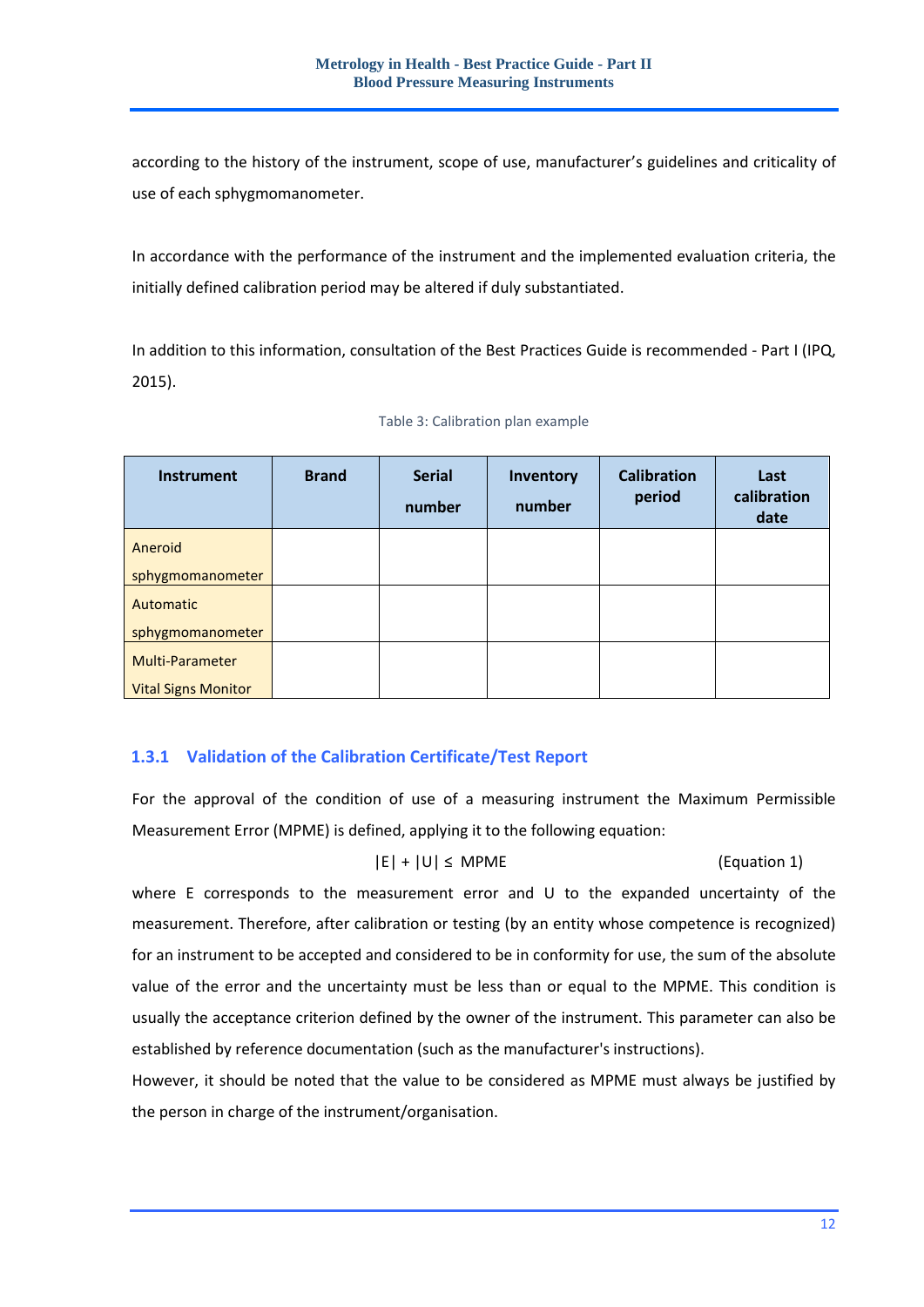It is recommended that the maximum permissible measurement errors of the BP parameters be established prior to the use of the instrument. For reference purposes, OIML R 16-1: 2002 is a current medium (Annex 1).

For the assessment of the measurement error and uncertainty consultion of the Best Practices Guide - Part I (IPQ, 2015), as well as other applicable documents, is suggested.

It should also be noted that the identification of the sphygmomanometer's metrological condition must be easily accessible and available to everyone who uses it for clinical measurements. For this purpose, and in addition to the respective calibration labels affixed to the instrument (Figure 3), it is recommended to use electronic platforms to share information on the metrological status of the measuring instruments in use.

#### <span id="page-12-0"></span>**1.4 Maintenance**

With the objective of reducing and eliminating faults, maintenance is reflected in all preventive or corrective activities necessary for the correct operation of the instruments and all their accessories.

According to Portuguese standard NP EN 13306: 2010, preventive maintenance aims to prevent the occurrence of failures, increasing the time between them (MTBF - *mean time between failures*) and, consequently, increasing the reliability and operational availability of the instruments. In this regard, inspections, cleaning and replacement of parts subject to wear and tear are relevant and imperative in the context of best practices. Visual inspection, cleaning and "zero point" adjustment (when applicable) are requirements that should be performed on a daily basis. In addition to the above, the annual plans should consider cuff, inflation bulbs and sphygmomanometer valves replacement, as well as availability of parts subject to wear and tear. However, in order to define the appropriate periodicity of maintenance for each sphygmomanometer, the instrument's use, its location and the criticality of the results obtained should always be analysed.

It should also be noted that, among other things, preventive maintenance operations should always comply with the actions described by the instrument manufacturer, applying the normative reference NP EN ISO 13460: 2009.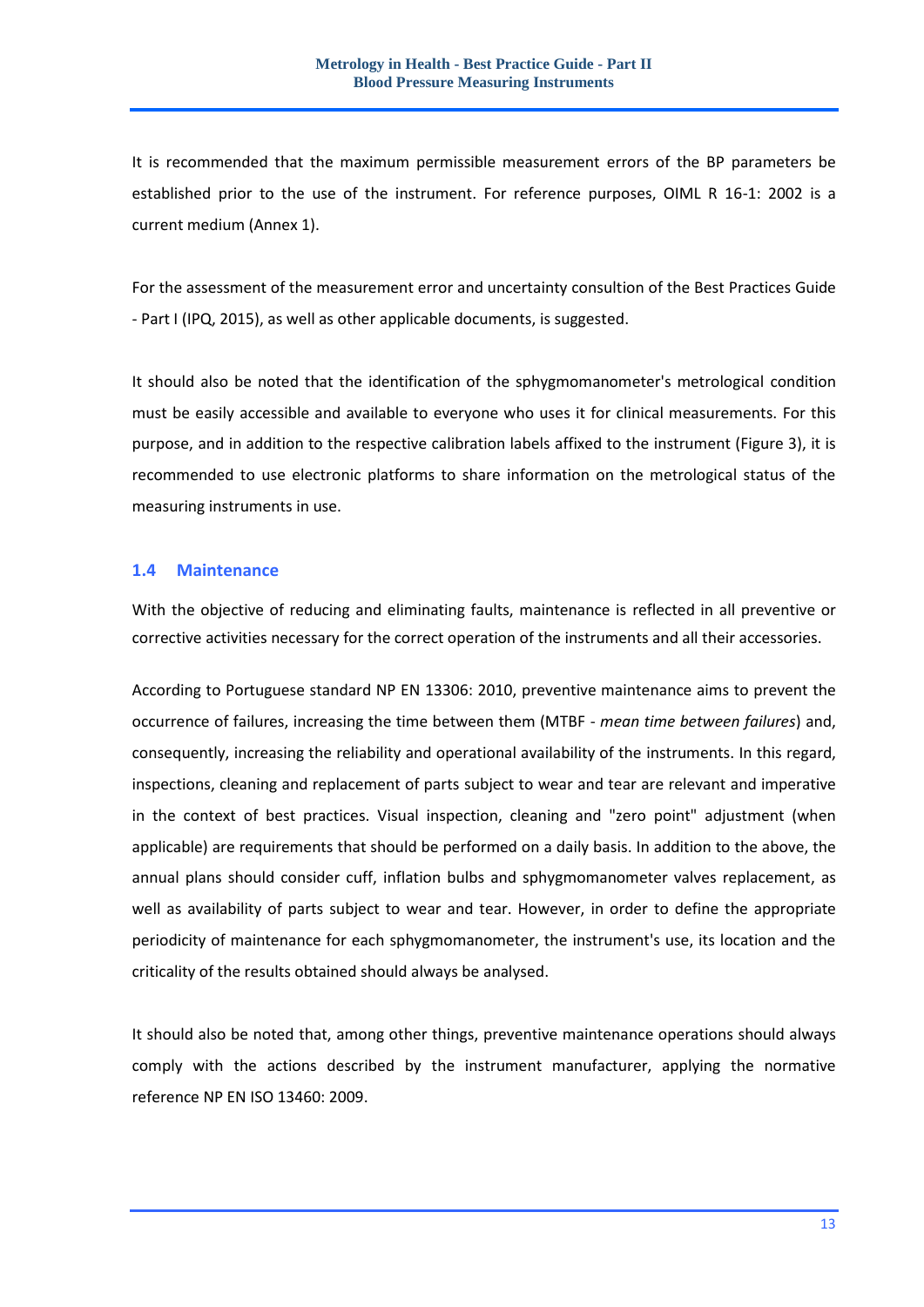It is recommended that all information on maintenance interventions be properly filed and that the condition of the instrument be known to the users, as well as any reported malfunction.



Figure 2: NIBP monitor with its calibration and maintenance labels

#### <span id="page-13-2"></span><span id="page-13-0"></span>**1.5 Best Usage Practices**

Blood pressure measurement is influenced by several factors, such as the condition of the instrument and its limitations, handling, measurement procedure, user behaviour or inherent variability of the BP (Table 4).

<span id="page-13-1"></span>

| It is important to ensure that the instrument: |                                                                                      |  |
|------------------------------------------------|--------------------------------------------------------------------------------------|--|
| <b>Measurement</b>                             | Shows adequate metrological traceability as well as the inherent<br>$\bullet$        |  |
| Instrument                                     | maintenance operations.                                                              |  |
|                                                | Is suitable for the user in question.<br>$\bullet$                                   |  |
|                                                | It is important that the health professional has specific training in the use of the |  |
| Handling and<br>measurement                    | instrument.                                                                          |  |
| procedure                                      | The health professional should ensure:<br>$\bullet$                                  |  |
|                                                | - a suitable environment for measurement;                                            |  |

Table 4: Impact factors for measuring Blood Pressure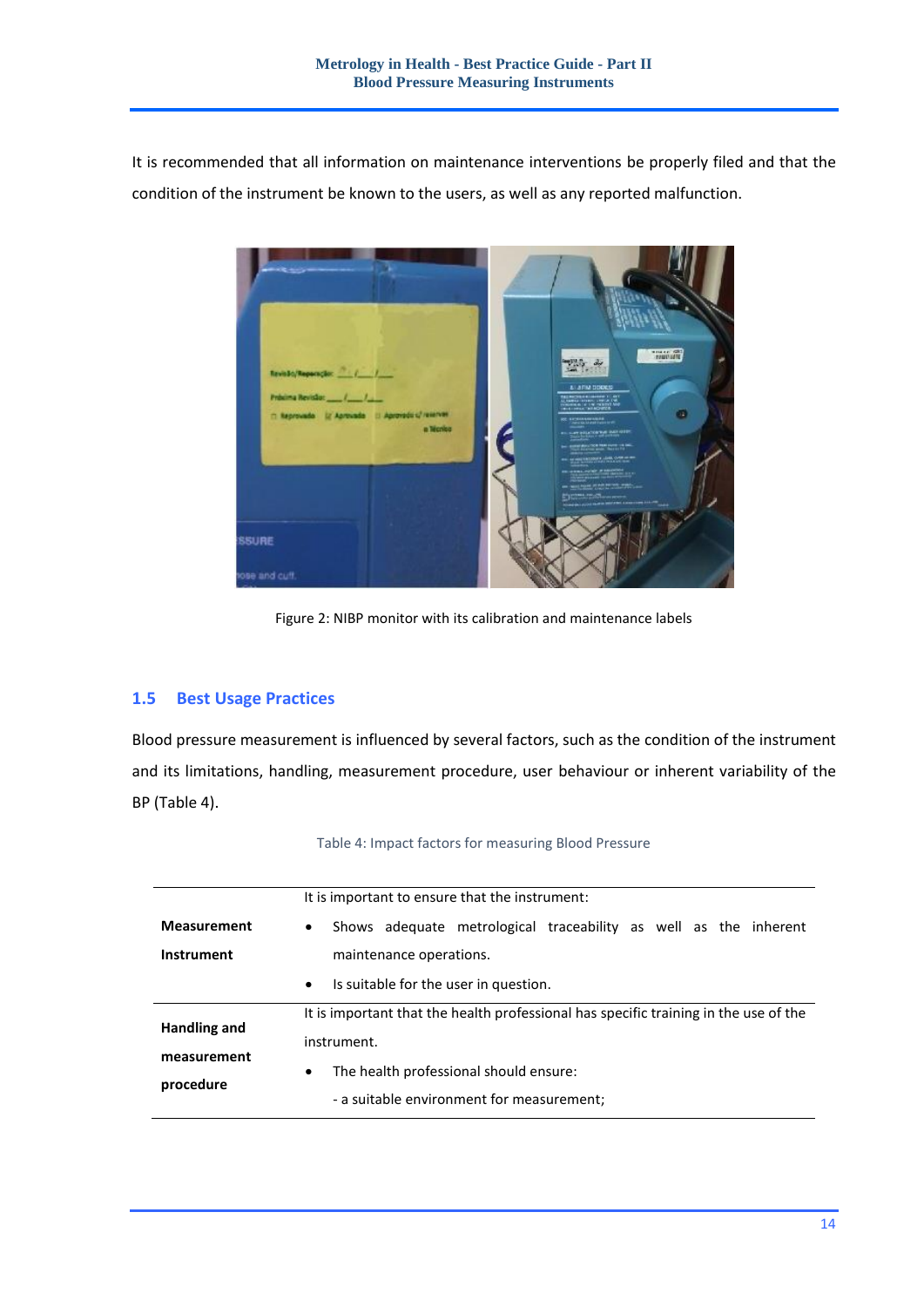| - appropriate cuff size;                                                              |                                                                                 |  |  |
|---------------------------------------------------------------------------------------|---------------------------------------------------------------------------------|--|--|
|                                                                                       | - BP measurement of both arms $\frac{1}{1}$ ;                                   |  |  |
| In the case of measurements based on the auscultatory method, it is also<br>$\bullet$ |                                                                                 |  |  |
| important that the health professional is trained in the collection and               |                                                                                 |  |  |
| detection of Korotkoff sounds.                                                        |                                                                                 |  |  |
|                                                                                       | The user should be in a comfortable position, sitting down, with both arms on a |  |  |
| User behaviour                                                                        | table or lying down, and wait a few seconds before the measurement. The user    |  |  |
|                                                                                       | should not speak during the reading.                                            |  |  |

It is important to always carry out at least two measurements, with a maximum difference of one minute between the two, to reduce the errors caused by anxiety and to obtain more significant readings. If the difference between the two measurements is greater than 10 mmHg, the first measurement should not be considered and a new measurement should be carried out (British Hypertension Society, 2006).

For instruments using the auscultatory method, the measurement should be carried out according to the following approach:

- 1. Confirm that the arm is relaxed, not tensed, and that the cuff is placed correctly, approximately at the level of the heart (British Hypertension Society, 2006), (OIML R 16-1:2002);
- 2. Use the correct size cuff, which should cover at least 80% of the upper arm and have an arm circumference to cuff width ratio of approximately 0.40 (Table 5).
- 3. Confirm that the initial reading, before inflation, is 0 mmHg (OIML R 16-1, 2002). If not, contact technical support;
- 4. Inflate the pressure cuff up to approximately 30 mmHg above the systolic pressure value, obtained by palpation (O'Brien. E, 2005), (British Hypertension Society, 2006);
- 5. Deflate the instrument between 2 and 3 mmHg/s. A rate greater than 3 mmHg/s induces a reading error and a reading of less than 2 mmHg/s makes the measurement uncomfortable for the user, as the cuff will compress the arm for a longer period (O'Brien. E, 2005);
- 6. Measure the diastolic pressure when the sound disappears (O'Brien. E, 2005).

-

 $1$  The first BP measurement must be done in both arms, since there are differences in BP value exceeding 10 mmHg. This difference is more pronounced in the elderly. Subsequent BP measurements should be performed on the arm with the higher reading (Thomas P., 2005).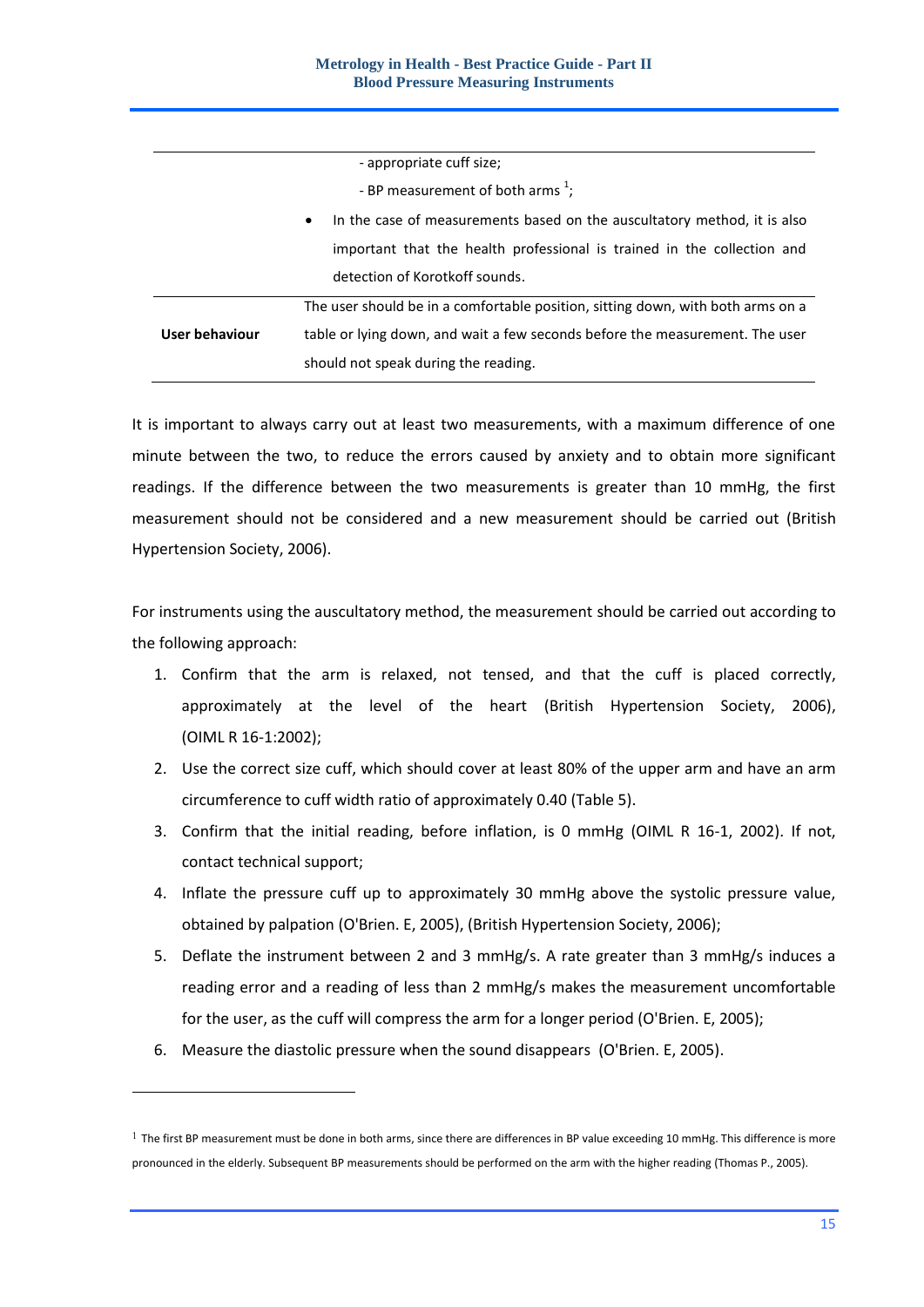#### Table 5: Dimension of the pressure cuff

| <b>Cuff indication</b> | Width<br>(cm) | Length<br>(cm) | Arm's<br>circumference<br>(cm) |
|------------------------|---------------|----------------|--------------------------------|
| Child/Small adult      | $10 - 12$     | 18-24          | < 23                           |
| Average adult          | $12 - 13$     | 23-35          | $<$ 33                         |
| Large adult            | $12 - 16$     | $35 - 40$      | < 50                           |
| Thigh cuff, adult      | 20            | 42             | < 53                           |

Source: (British Hypertension Society, 2006).

<span id="page-15-0"></span> $\overline{a}$ 

In the case of sphygmomanometers that operate according to the oscillometric method, only items 1 to 3 of the previous list should be considered.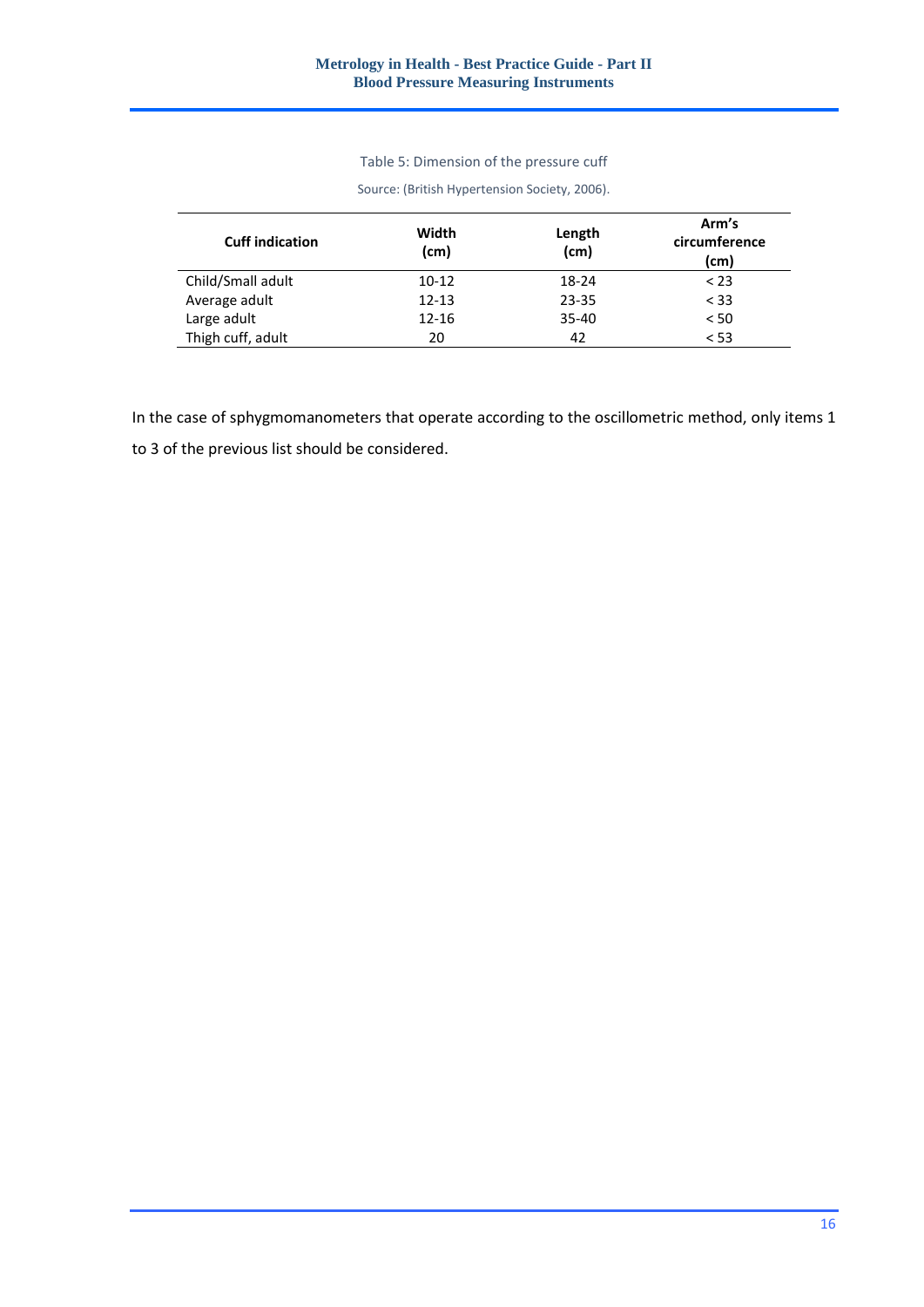# <span id="page-16-0"></span>**Acknowledgments**

CS / 09 would like to thank Engineer Isabel Spohr, responsible for the pressure laboratory of the Metrology Department of the IPQ, for comments on this document.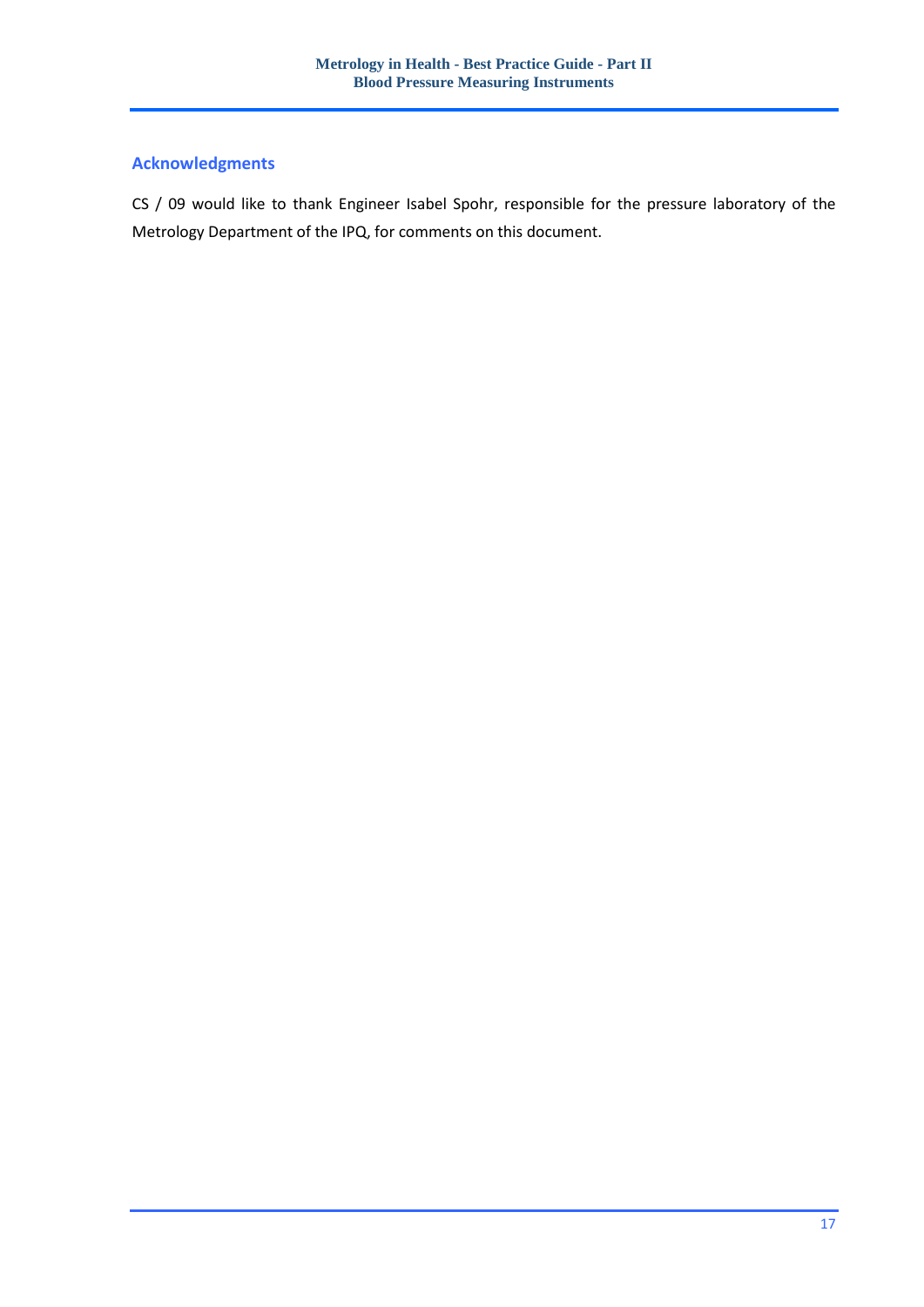#### **Bibliography**

- <span id="page-17-0"></span> British Hypertension Society. 2006. Blood Pressure Measurement. [Online] 2006. [Cited: Agosto 12, 2015.] [http://www.bhsoc.org/files/6813/4398/9702/BHS\\_BP\\_Measurement\\_Factfile\\_2006.pdf.](http://www.bhsoc.org/files/6813/4398/9702/BHS_BP_Measurement_Factfile_2006.pdf)
- CE. 2007. DIRECTIVA 2007/51/CE PARLAMENTO EUROPEU E DO CONSELHO. Jornal Oficial da União Europeia, Setembro 25, 2007. Vol. 257/13.
- Dahlöf B, Sever PS, Poulter NR, Wedel H, Beevers GD, Caulfield M, et al. 2005. Prevention of cardiovascular events with an antihypertensive regimen of Amlodipine adding perindopril as required versus atenolol adding bendroflumenthiazide as required, in the Anglo-Scandinavian Cardiac Outcomes Trial-Blood Pressure Lowering Arm. Lancet, 2005. Vol. 366, pp. 895-906.
- Emmanuel, J. et al. 2013. Guidance on Maintaining and Calibrating Non-mercury Clinical Thermometers and Sphygmomanometers. United Nations Development Programme, GEF, 2013.
- EN 1060-4:2004. Non-invasive sphygmomanometers. Part 4: Teste procedures to determine the overall system accuracy of automated non-invasive sphygmomanometers. Brussels: European Committee for standardization, September 2004.
- Geddes, L A. 1991. Handbook of Blood Pressure Measurements. Nova York: Springer, 1991.
- Hansson L, Zanchetti A, Carruthers SG, Dahlöf B, Elmfeldt D, Julius S, et al. 1998. Effects of intensive blood pressure lowering and low-dose aspirin in patients with hypertension: principal results of the hypertension optimal treatment (HOT) randomized trial. HOT study Group. Lancet, 1998. Vol. 351, pp. 1755-6.
- IEC 60601-1:2015. Medical electrical equipment. Part 1-11: General requirements for basic safety and essential performance - Collateral standard: Requirements for medical electrical equipment and medical electrical systems used in the home healthcare environment.
- IEC 80601-2-30:2013. Medical Electrical Equipment Part2-30: Particular requirements for the basic safety and essential performance of automated non-invasive sphygmomanometers.
- IPQ (2015), Metrologia na Saúde Guia de Boas Práticas. Caparica, IPQ. 1.ª Edição. ISBN 978-972-763-158-2.
- ISO 81060-2:2013. Non-invasive sphygmomanometers. Part 2: Clinical investigation of automated measurement type.
- MEE, Ministério da Economia e da Educação. 2008. Decreto-Lei N.º/2008 I Série. Diário da República, Abril 28, 2008.
- MHRA, Medicines and Healthcare Products Regulatory Agency. 2013. Blood pressure measurement devices. [Electronic Document] Medicines and Healthcare Products Regulatory Agency, 2013. Blood pressure measurement devices.
- Ministério da Saúde. 2009. Decreto-Lei n.º 145/2009. I Série. Diário da República, junho 7, 2009.
- Portaria n.º 136/96, de 3 de maio: Normas técnicas relativas ao fabrico, comercialização e entrada em serviço dos dispositivos médicos e respetivos acessórios.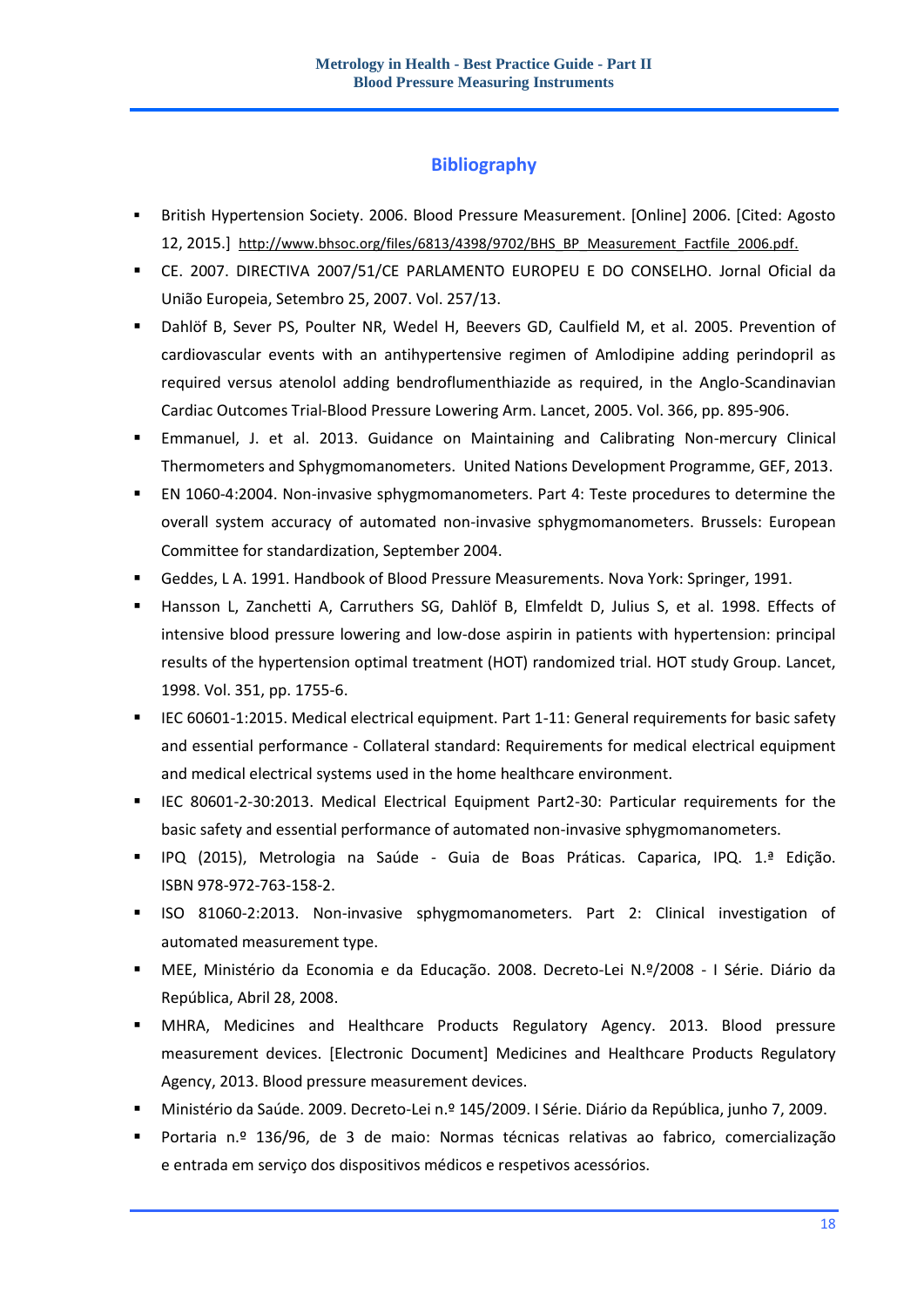- NP EN ISO/IEC 17025:2005. General requirements for the competence of testing and calibration laboratories.
- NP EN 13306:2010. Maintenance Maintenance terminology.
- NP EN 13460:2009. Manutenção Documentação para a Manutenção.
- O'Brien. E, et al. 2005. Practice guidelines of the European Society of Hypertension for clinic, ambulatory and self-blood pressure measurement. Journal of Hypertension, 2005. Vol. 23, pp. 697–701.
- OIML R 16-1:2002. Non-invasive mechanical sphygmomanometers. Paris, France: International Organization of Legal Metrology, 2002.
- OIML R 16-2:2002. Non-invasive automated sphygmomanometers. Paris, France: International Organization of Legal Metrology, 2002.
- Peura, Robert A. 1998. Blood Pressure and Sound. Medical Instrumentation Application and Design, 3rd Ed. NJ, USA: John G. Webster, 1998.
- **SCENIHR, Scientific Committee on Emerging and Newly Identified Health Risks. 2009. Mercury** Sphygmomanometers in HealthCare and the feasibility of alternatives. [ed.] Directorate-General for Health and Consumers. European Commission, 23 September, 2009.
- Shah AS, Dolan LM, D'Agostino RB Jr, Standiford D, Davis C, Testaverde L, et al. 2012. Comparison of mercury and aneroid blood pressure measurements in youth. Paediatrics, 2012, Vol. 129 (5), pp. 1205-10.
- Shevchenko, Yury L. and Tsitlik, Joshua E. 1996. 90th Anniversary of the Development by Nikolai S. Korotkoff of the Auscultatory Method of Measuring Blood Pressure. Circulation. [Online] 1996. [http://circ.ahajournals.org/content/94/2/116.full.](http://circ.ahajournals.org/content/94/2/116.full)
- Shimek, J. Emmanuel, J. Orris, P. Chartier,Y. 2011. Replacement of mercury thermometers and sphygmomanometers in health care. [ed.] World Health Organization WHO. 2011. ISBN 9789241548182.
- Stephens, M. 2010. Productivity and Reliability-Based Maintenance Management. Purdue University Press, 2010.
- Thomas P., et al. 2005. Recommendations for Blood Pressure Measurement in Humans and Experimental Animals, Part 1: Blood Pressure Measurement in Humans. Circulation. American Heart Society, Inc, February 8, 2005. Vol. 111, pp. 697-716.
- UE, Jornal Oficial da União Europeia. 2012. Regulamento (UE) N.º 847/2012. Setembro 29, 2012.
- Yusuf S, Teo KK, Pogue J, Dyal L, Copland J, Schumacher H, et al. 2008. Telmisartan, Ramipril, or both in patients at high risk for vascular events. N Engl J Med, 2008. Vol. 358, pp. 1547-59.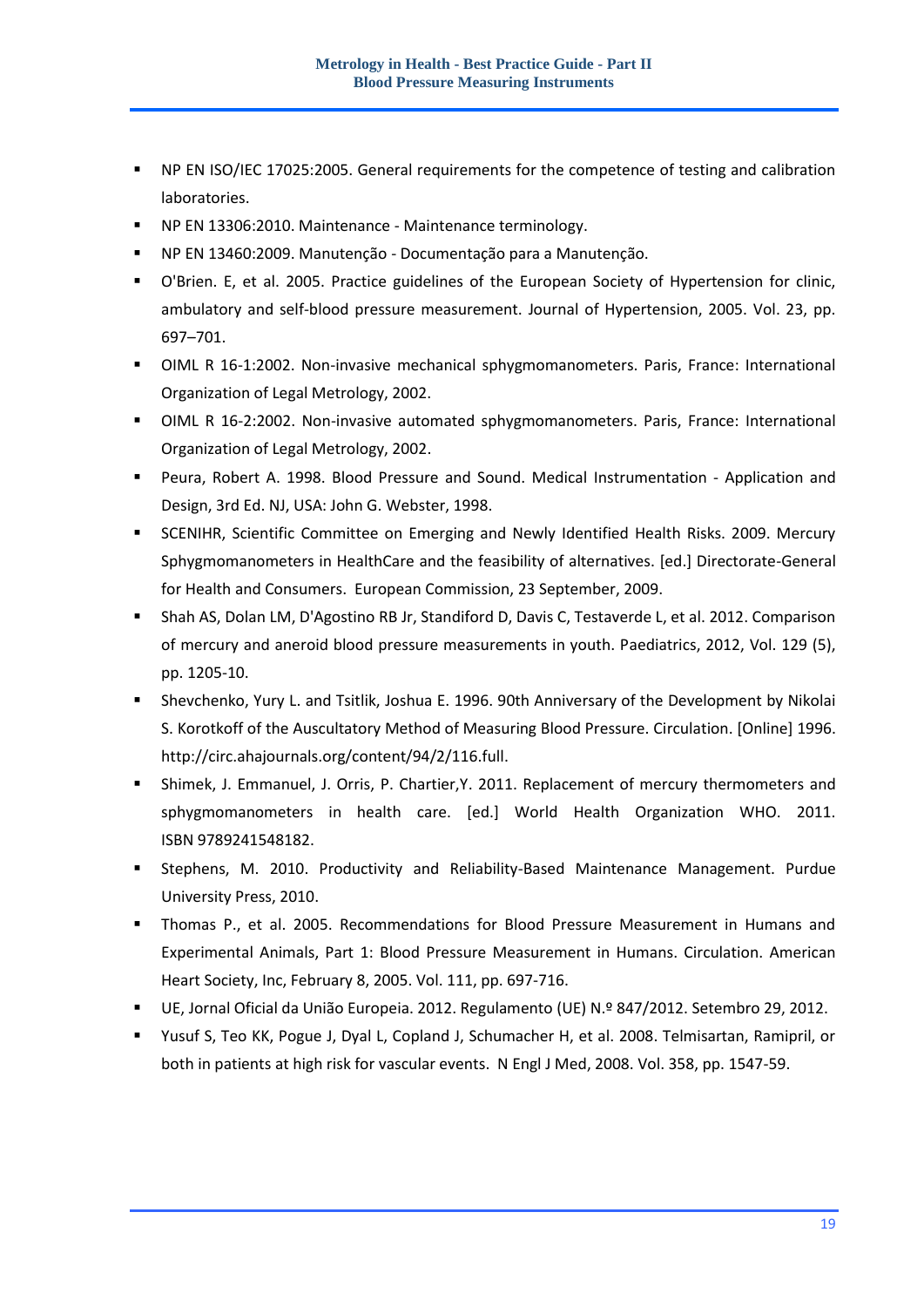#### **Annex I**

# **Main requirements of sphygmomanometers**

 $\overline{\phantom{a}}$ 

<span id="page-19-1"></span><span id="page-19-0"></span>

|                                            | <b>Parameters</b>                                                   | <b>Manual Sphygmomanometers</b><br>OIML R 16-1: 2002                                                                                                                                                                                                                                                                        | <b>Automatic Sphygmomanometers</b><br>OIML R 16-2:2002 and<br>IEC 80601-2-30:2013                                                                                                                                                                                                                                            |  |
|--------------------------------------------|---------------------------------------------------------------------|-----------------------------------------------------------------------------------------------------------------------------------------------------------------------------------------------------------------------------------------------------------------------------------------------------------------------------|------------------------------------------------------------------------------------------------------------------------------------------------------------------------------------------------------------------------------------------------------------------------------------------------------------------------------|--|
|                                            | <b>Measurement</b><br>Unit                                          | millimetre of mercury (mmHg) or kilopascal (kPa)                                                                                                                                                                                                                                                                            |                                                                                                                                                                                                                                                                                                                              |  |
| General<br>requirements                    | Identification<br>of the<br>measuring<br>instrument                 | Clear and readable identification of manufacturer and instrument<br>(make, model, serial no. and inventory no.)                                                                                                                                                                                                             |                                                                                                                                                                                                                                                                                                                              |  |
|                                            | <b>Manufacturer's</b><br>directions                                 | Circumference diameter Indication<br>according to the dimensions of the<br>arm as well as the correct placement<br>of the cuff and the way of use.                                                                                                                                                                          | Indication of the correct position and<br>appropriate cuff circumference, for<br>the limb; Indication of the mode of<br>use and instrument specifications.                                                                                                                                                                   |  |
|                                            | <b>Maximum</b><br>Permissible<br><b>Measurement</b><br><b>Error</b> | Conditions with room temperature(t) between 15 °C and 25 °C<br>and relative humidity (hr) between 20 % and 80 %:<br>$\pm$ 0,5 kPa ( $\pm$ 4 mmHg), for sphygmomanometers already in use<br>$\pm$ 0,4 kPa ( $\pm$ 3 mmHg), for sphygmomanometers used for the first time or in<br>variable t and high hr (> 85 %) conditions |                                                                                                                                                                                                                                                                                                                              |  |
| <b>Metrological</b><br><b>Requirements</b> | <b>Measurement</b><br>interval                                      | 0 kPa to 35 kPa<br>or<br>0 mmHg to 260 mmHg                                                                                                                                                                                                                                                                                 | According to OIML R 16-2: 2002, the<br>measuring range must be specified<br>by the manufacturer.<br>According to IEC 80601-2-30: 2013,<br>automatic sphygmomanometers<br>must have a measuring range of:<br>Diastolic pressure:<br>5,3 kPa (40 mmHg) to 17,3 kPa<br>(130 mmHg) in adults and<br>2,7 kPa (20 mmHg) to 8,0 kPa |  |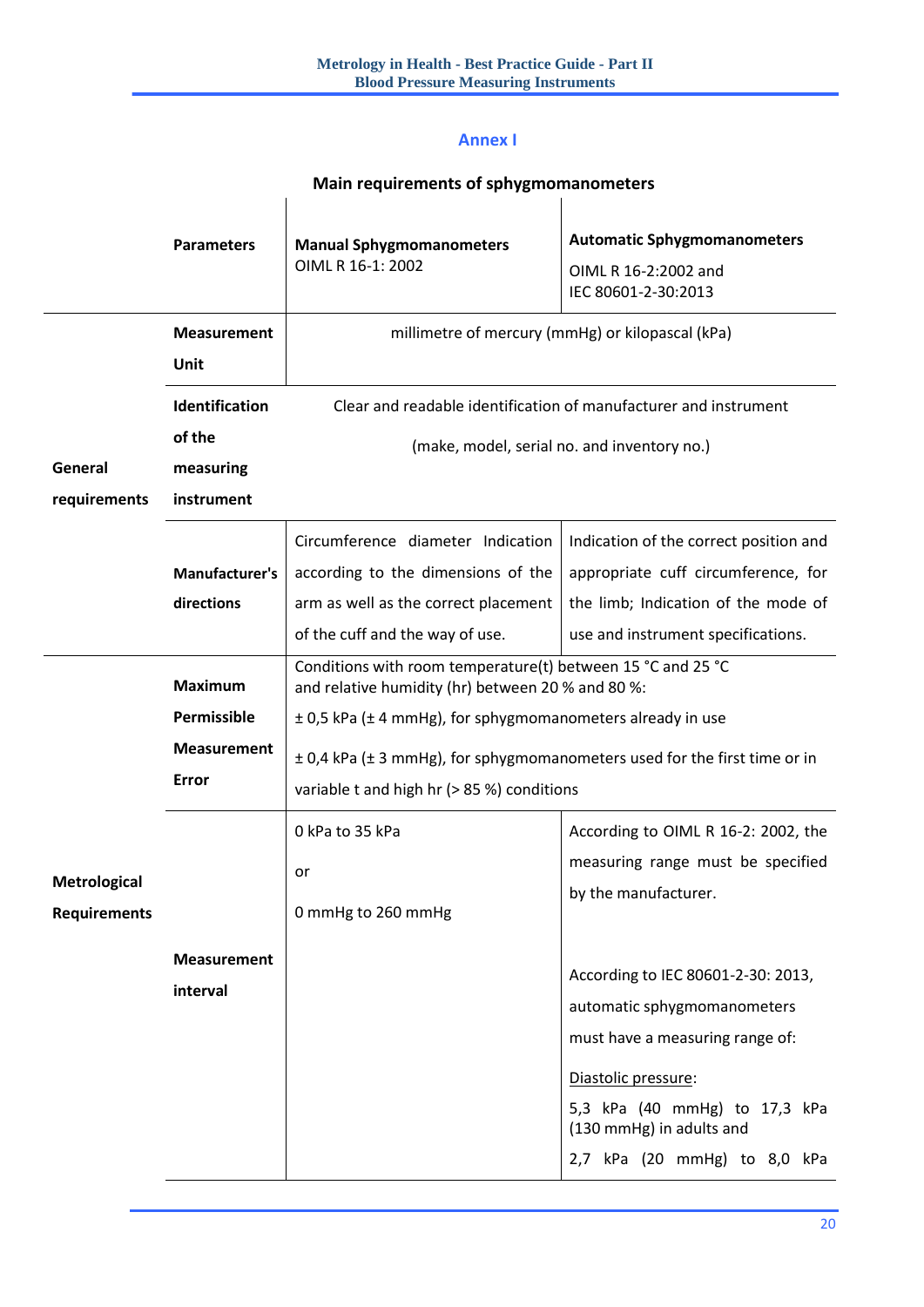|                  |                   |                                                                                 | (60 mmHg) in the neonatal module.                                               |  |  |
|------------------|-------------------|---------------------------------------------------------------------------------|---------------------------------------------------------------------------------|--|--|
|                  |                   |                                                                                 | Systolic pressure:                                                              |  |  |
|                  |                   |                                                                                 | 8,0 kPa (60 mmHg) to 30,7 kPa (230                                              |  |  |
|                  |                   |                                                                                 | mmHg) in adults and                                                             |  |  |
|                  |                   |                                                                                 | 5,3 kPa (40 mmHg) to 14,7 kPa                                                   |  |  |
|                  |                   |                                                                                 | (110 mmHg) in the neonatal module.                                              |  |  |
|                  | <b>Resolution</b> | 0.2 kPa or 2 mmHg                                                               | 0,1 kPa or 1 mmHg                                                               |  |  |
|                  | <b>Pressure</b>   | Deflation rate of deflation valves:                                             |                                                                                 |  |  |
|                  | reduction rate    | 0,3 kPa/s to 0,4 kPa/s or 2 mmHg/s to 3 mmHg/s                                  |                                                                                 |  |  |
|                  |                   | With the valve fully open, the                                                  | With the valve fully open, the                                                  |  |  |
|                  |                   | deflation time, from 35 kPa to 2 kPa                                            | deflation time, from 35 kPa to 2 kPa                                            |  |  |
|                  | Rapid             | (260 mmHg to 15 mmHg), should not                                               | (260 mmHg to 15 mmHg), should not                                               |  |  |
|                  | deflation of      | exceed 10 s.                                                                    | exceed 10 s.                                                                    |  |  |
|                  | the pneumatic     |                                                                                 | In the case of instruments with                                                 |  |  |
| <b>Technical</b> | system            |                                                                                 | neonatal and paediatric modules,                                                |  |  |
| Require          |                   |                                                                                 | the deflation time, from 20 kPa to                                              |  |  |
|                  |                   |                                                                                 | 0,7 kPa (150 mmHg to 5 mmHg),                                                   |  |  |
|                  |                   |                                                                                 | should not exceed 5 s.                                                          |  |  |
|                  | Cuff              | Width: 40 % of the arm's circumference at the cuff's application midpoint.      |                                                                                 |  |  |
|                  | <b>Dimension</b>  | Height: 80 % (preferably 100 %) of the arm's circumference at the cuff's        |                                                                                 |  |  |
|                  |                   | application midpoint.                                                           |                                                                                 |  |  |
|                  | Air leakage       | Air leakage must not exceed a<br>deflation rate of 0,5 kPa/min<br>(4 mmHg/min). | Air leakage must not exceed a<br>deflation rate of 0,8 kPa/min<br>(6 mmHg/min). |  |  |
|                  | <b>Electrical</b> |                                                                                 |                                                                                 |  |  |
| ents             | safety            | In accordance with the normative reference IEC 60601-1:2015.                    |                                                                                 |  |  |
|                  | <b>Mechanical</b> | Avoid using the instrument on uneven or sharp surfaces that could cause         |                                                                                 |  |  |
|                  | safety            | damage.                                                                         |                                                                                 |  |  |